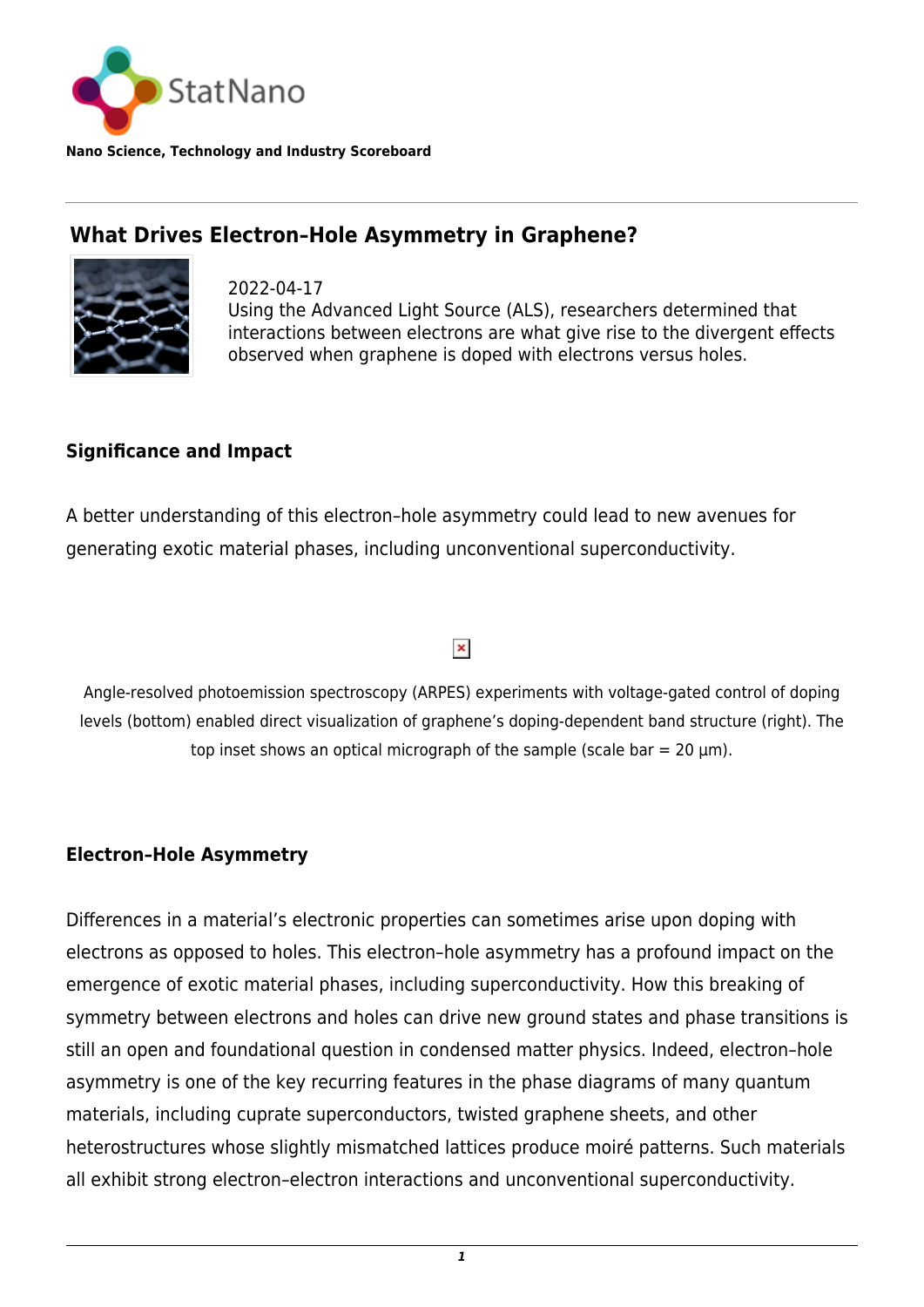The quest to study this fundamental question leads to single-layer graphene, the parent material for most moiré systems. Electron–hole asymmetry in graphene has mainly been attributed to extrinsic sources such as impurities and strain, as opposed to intrinsic effects such as particle interactions (i.e., electron correlations). In this work, a team led by researchers from Berkeley Lab's Materials Sciences Division and the University of California, Berkeley, used angle-resolved photoemission spectroscopy ([ARPES\)](https://als.lbl.gov/tag/arpes/) to determine that, contrary to earlier thinking, intrinsic electronic correlations are in fact the primary driver of graphene's electron–hole asymmetry.

## **Gated ARPES at the ALS**

Addressing the origin of electron–hole asymmetry in graphene today requires a probe that has complete access to the self-energy of quasiparticles in the material (i.e., the effects of a particle's interaction with its environment) as a function of energy, momentum, and doping. ARPES can access the full energy- and momentum-dependent band structure, but in the past it has typically required methods of doping that fundamentally alter the properties of the sample.

The very recent introduction of electrostatically controlled doping into ARPES experiments at ALS Beamlines  $4.0.3$  and  $7.0.2$  enables studies of the doping-dependent self-energy while leaving the samples in pristine condition. In this methodology, a positive (or negative) voltage established between a graphite gate and the graphene sample results in the addition (or subtraction) of electrons, altering the balance of electrons and holes in the sample while changes in the band structure are probed.

#### $\pmb{\times}$

Based on the ARPES data, direct measurement of band velocities (vD) at the Dirac point as a function of carrier density (ne) (left) and quasiparticle lifetimes as represented by the imaginary part of the selfenergy (Im Σ) normalized by the Fermi energy (EF) (center), indicate that electron–hole symmetry is broken in graphene near charge neutrality (ne = 0). The so-called fine-structure constant  $\alpha$  (right) is a measure of the charge correlation in graphene and shows an abrupt jump between negative and positive doping levels.